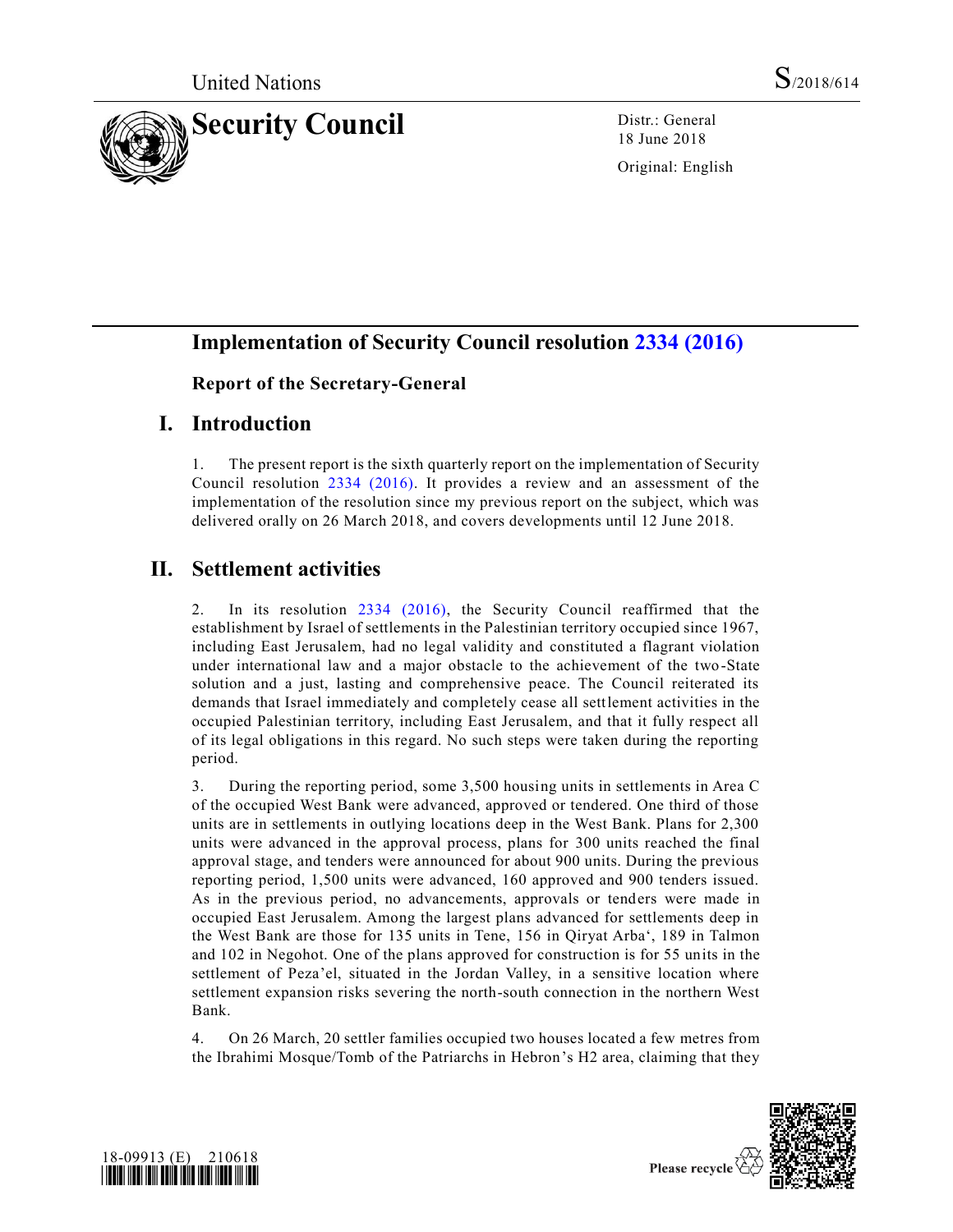had purchased the houses from their Palestinian owners. Ownership is currently being adjudicated by Israeli military authorities.

5. On 13 May, the Government of Israel approved five plans for government investment in Jerusalem, the largest amounting to \$550 million and aimed at closing gaps in infrastructure, service delivery and employment opportunities for the Palestinian neighbourhoods of occupied East Jerusalem.

6. The plans also include allocating \$115 million for the development of economic, commercial and recreational activities, as well as archaeological sites in and around the Old City. Approximately \$55 million was allocated to advance the controversial plan to build a cable car from West Jerusalem to the Old City. Concerns have been raised among Palestinians in East Jerusalem that those planned steps could deepen control by Israel over Jerusalem.

7. Demolitions and seizures of Palestinian-owned structures continued across the occupied West Bank, including East Jerusalem, albeit at the relatively low rate that characterized the past year. Demolitions increased overall across Area C by 94 per cent and decreased in East Jerusalem by 64 per cent, compared with the previous reporting period. Citing the absence of permits, which, as noted in the Middle East Quartet report of 2016, are extremely difficult for Palestinians to obtain in Area C and East Jerusalem, Israeli authorities demolished or seized 84 Palestinian-owned structures. This resulted in the forced displacement of 67 people and potentially affected the livelihoods of 4,500 others.

8. A new order by the Israel Defense Forces stipulates, as of 16 June, the demolition of unlicensed structures that are deemed "new" (i.e. established within 6 months or inhabited for less than 30 days) within 96 hours of the issuance of a removal order. That procedure will significantly impede the ability of Palestinians to challenge demolition orders in Israeli courts.

9. On 24 May, the High Court of Justice of Israel ruled that the demolition of Khan al-Ahmar — Abu al-Helu, home to 181 Palestinians, more than half of whom are children, could proceed. It renders nearly all community structures at risk of immediate demolition, including a school serving 170 students from five communities. Focusing on the legality of the demolition orders according to Israeli law, the High Court rejected the petitions requesting that the implementation of the demolition order by the State be prevented.

10. On 23 April, residents of the Bedouin community of Jabal al-Baba were forced to dismantle a caravan used as a kindergarten, a women's centre and a clinic, following a seizure warning from the Israeli authorities. Jabal al-Baba is one of 18 Bedouin communities, comprising more than 3,500 persons located within or near the E1 settlement plan area, which envisages a continuous built-up area between Ma'ale Adummim and East Jerusalem that threatens the north-south contiguity of a future Palestinian State.

11. On 9 April, the Israeli authorities dismantled a donor-funded school in Khirbat Zanuta, in Hebron Governorate, subsequently seizing replacement structures. Also in Hebron, on 2 May several donor-funded structures in Masafer Yatta were demolished, displacing 35 people. This included six residential structures, electricity-generating equipment, animal pens and water systems. Four solar panels were also confiscated.

12. In the Silwan neighbourhood of East Jerusalem, on 8 April, Palestinian families in three houses were evicted by court order. Although the families obtained an injunction to suspend the eviction orders, they were not allowed to return to their homes.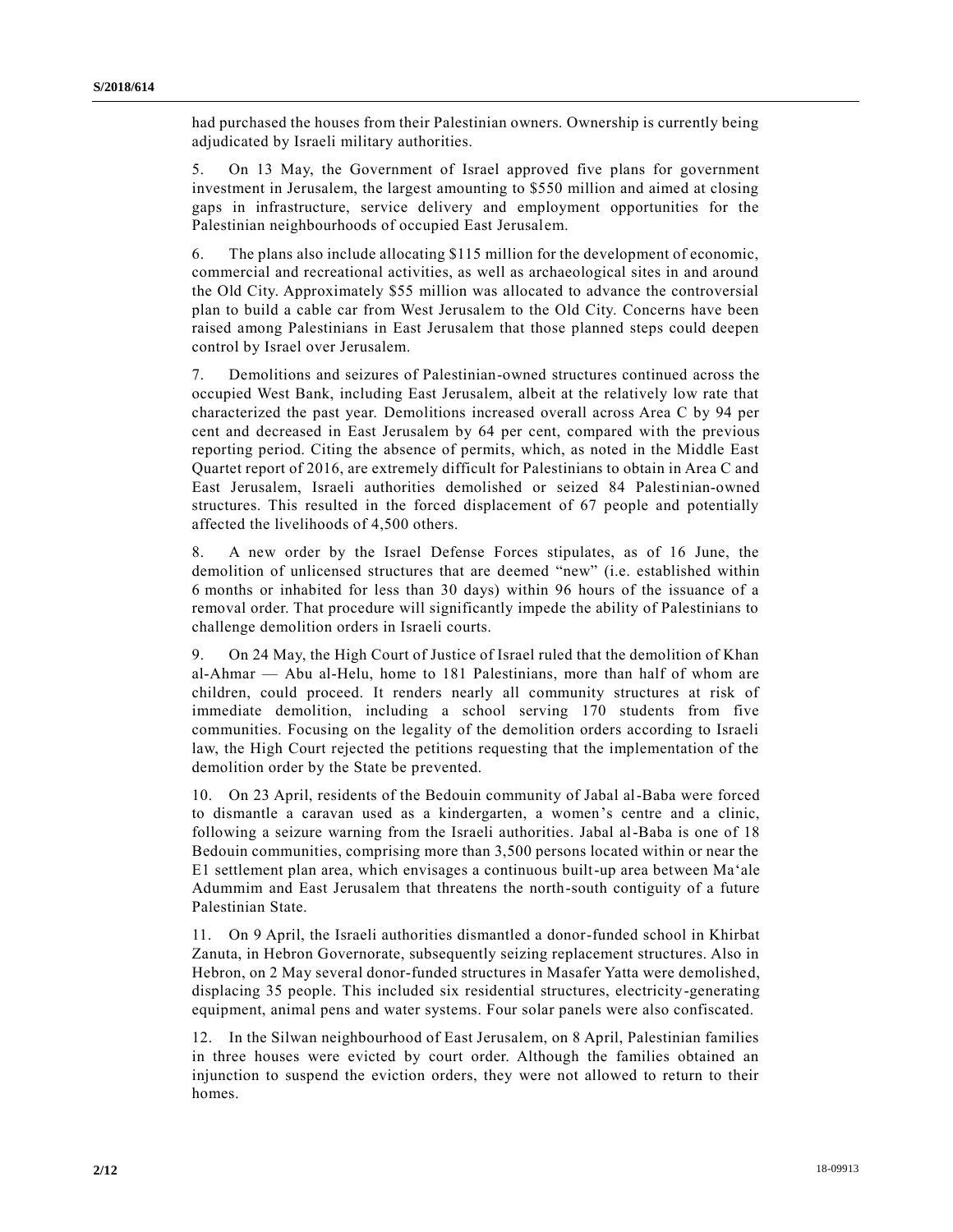13. On 12 June, the Israeli authorities evacuated and demolished 15 houses of Israeli citizens living in the illegal outpost of Netiv Ha'avot in the West Bank. The evacuation was carried out following a ruling by the High Court of Justice in September 2016 that the houses were illegally built, either fully or partially, on private Palestinian land.

#### **III. Violence against civilians, including acts of terror**

14. In its resolution [2334 \(2016\),](https://undocs.org/S/RES/2334(2016)) the Security Council called for immediate steps to prevent all acts of violence against civilians, including acts of terror, as well as all acts of provocation and destruction, and called for accountability in this regard. However, the reporting period was characterized by high levels of violence and rocket attacks from Gaza.

15. During the reporting period, 135 Palestinians, including 16 children, were shot and killed by the Israel Defense Forces in Gaza, 118 of them during the "Great Return March" protests, 68 on 14 May alone, the peak of the protests. Hamas and Islamic Jihad have publicly acknowledged that a number of their members were among those killed in the protests and other incidents. Based on local estimates, during the protests, 3,778 Palestinians were wounded by live ammunition, resulting in scores of life altering injuries. Two Israeli soldiers were injured during the protests.

16. Since the beginning of the protests, 54 health workers were injured and 45 ambulances affected. On 1 June, Razan al-Najjar, a 21-year-old Palestinian woman volunteering as a first responder, was shot and killed. She was one of two medical workers killed during the protests. According to eyewitness reports, Al-Najjar was dressed in clothing clearly distinguishing her as a health-care worker and was attempting to reach injured protesters when she was shot. The Israel Defense Forces opened an internal investigation and, on 5 June, released initial findings indicating that "no shots were deliberately or directly" aimed at Al-Najjar.

17. Public statements and messages by Hamas leaders indicated the intention to use mass protests to infiltrate Israel and seek martyrdom. Among the thousands of peaceful demonstrators, hundreds approached and attempted to breach the fence, burned tyres, threw rocks and firebombs at Israeli forces, launched incendiary kites and laid improvised explosive devices, at least two of which exploded at or near the perimeter fence. According to the Israeli authorities, incendiary kites have caused large fires that burned thousands of acres of agricultural fields and nature reserves, resulting in damage estimated at more than \$2 million. On three occasions, Palestinian protesters attacked the Kerem Shalom crossing and severely damaged infrastructure on the Palestinian side (see sect. V).

18. After discovering an improvised explosive device adjacent to the fence on 27 May and reportedly coming under fire while arresting two Palestinians who crossed into Israel on 28 May, the Israel Defense Forces killed three Palestinian Islamic Jihad militants and a Hamas militant. During the night of 28 May, machine gun fire from Gaza hit the Israeli city of Sderot, causing damage to several buildings and a vehicle.

19. On 29 May, reportedly in response to the deaths in Gaza, nearly 200 rockets and mortar rounds were fired from the Gaza Strip towards Israel, the largest wave of projectiles fired from Gaza since the conclusion of the previous round of fighting in Gaza in 2014. The majority of the projectiles were intercepted by Iron Dome, while one mortar reportedly landed in the grounds of a kindergarten in a kibbutz in the Eshkol Regional Council, causing no injuries. Three Israeli soldiers and two civilians were reportedly injured in other incidents in Israeli communities bordering Gaza. In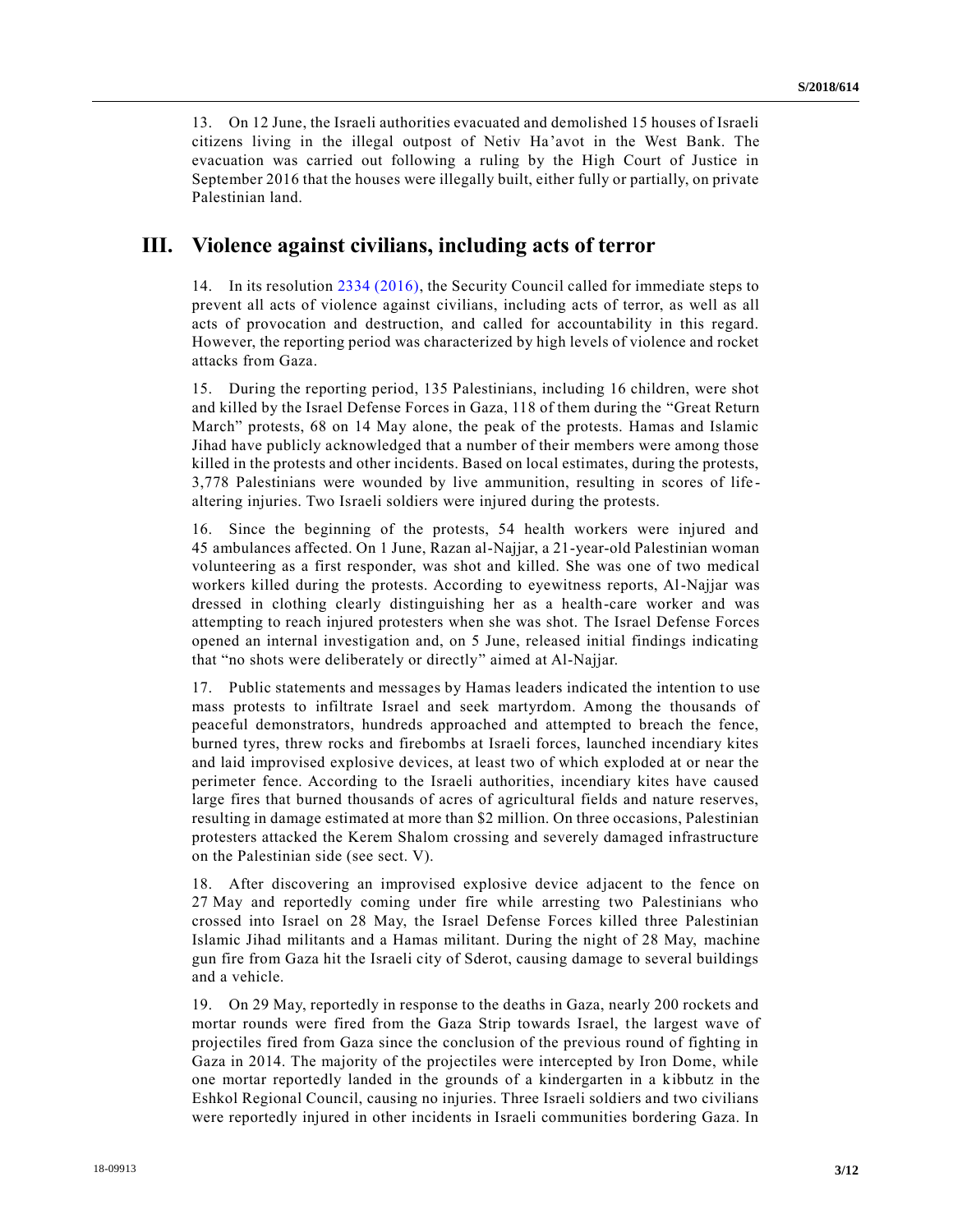response, the Israel Defense Forces retaliated by striking 65 targets throughout the Gaza Strip that it attributed to Palestinian Islamic Jihad and Hamas. No casualties were reported from those retaliatory strikes.

20. Hamas and the Islamic Jihad claimed joint responsibility for the rockets and mortars fired at Israel. The escalation ended on 30 May, although on 2 June militants in Gaza fired at least four additional projectiles towards Israel. In response, the Israel Defense Forces said that they had retaliated by firing on 15 militant sites throughout the Gaza Strip. No casualties were reported.

21. Overall, since 26 March more than 250 rockets and mortar shells were fired from Gaza towards Israel, a tenfold increase compared with the previous reporting period. The Israeli Air Force targeted facilities that it attributed to Hamas and Palestinian Islamic Jihad on 120 occasions, causing extensive damage, killing two Palestinian militants and injuring another militant and one civilian. On 27 May, the Israel Defense Forces indicated that they had located an unmanned aerial vehicle armed with explosives, sent from Gaza towards the Sha'ar Hanegev Regional Council.

22. During the reporting period, Israel announced the destruction of three tunnels from Gaza, including a 2 km tunnel leading from Gaza and entering Israel and Egypt.

23. In the occupied West Bank, including East Jerusalem, regular clashes between Palestinians and the Israel Defense Forces continued throughout the reporting period. On 23 May 2018, a Palestinian teenager died of gunshot wounds sustained from Israeli security forces during protests. On 26 May, an Israeli soldier died after being critically wounded on 24 May by a Palestinian during an arrest operation in the Am'ari refugee camp in Ramallah. On 6 June, a Palestinian youth was shot dead by the Israel Defense Forces during protest-related clashes in the village of Nabi Salih, north-west of Ramallah.

24. Since 10 June, thousands of Palestinians have demonstrated in Ramallah in solidarity with Gaza against the restrictive measures imposed by the Government of the State of Palestine on the Strip. Demonstrators also demanded an end to the political division and the closures in Gaza.

25. On 11 June, an 18-year-old Israeli woman was seriously injured in a stabbing attack in the city of Afula, in northern Israel. The Israeli authorities arrested a Palestinian from Janin on suspicion of carrying out the attack.

26. During the reporting period, 48 incidents of Israeli settler-related violence were documented and resulted in 14 Palestinian injured casualties and damage to property. There were 29 Palestinian attacks against Israeli civilians in the West Bank, also resulting in casualties or damage. Both represent a decline compared with the previous period, during which there were 61 and 45 attacks, respectively.

27. The highest number of incidents of violence perpetrated by settlers occurred in the Yitzhar settlement and its adjacent outposts and affected at least 20,000 Palestinians in five communities in the Nablus Governorate. The Israel Defense Forces have reportedly deployed additional forces in the area to prevent further incidents.

28. On 19 April, an Israeli civilian was lightly wounded in occupied East Jerusalem by a molotov cocktail, while on 22 May a vehicle driven by an Israeli was hit by gun shots near the Talmon settlement, causing no injuries. Two Palestinians were reportedly arrested in connection with the attack.

29. On 28 March, findings were published of the Israeli military police investigation into the killing of a Palestinian 29-year-old double amputee, Ibrahim Abu Thurayah, during demonstrations close to the Gaza fence on 15 December 2017. The investigation concluded that he had not been killed by Israeli sniper fire.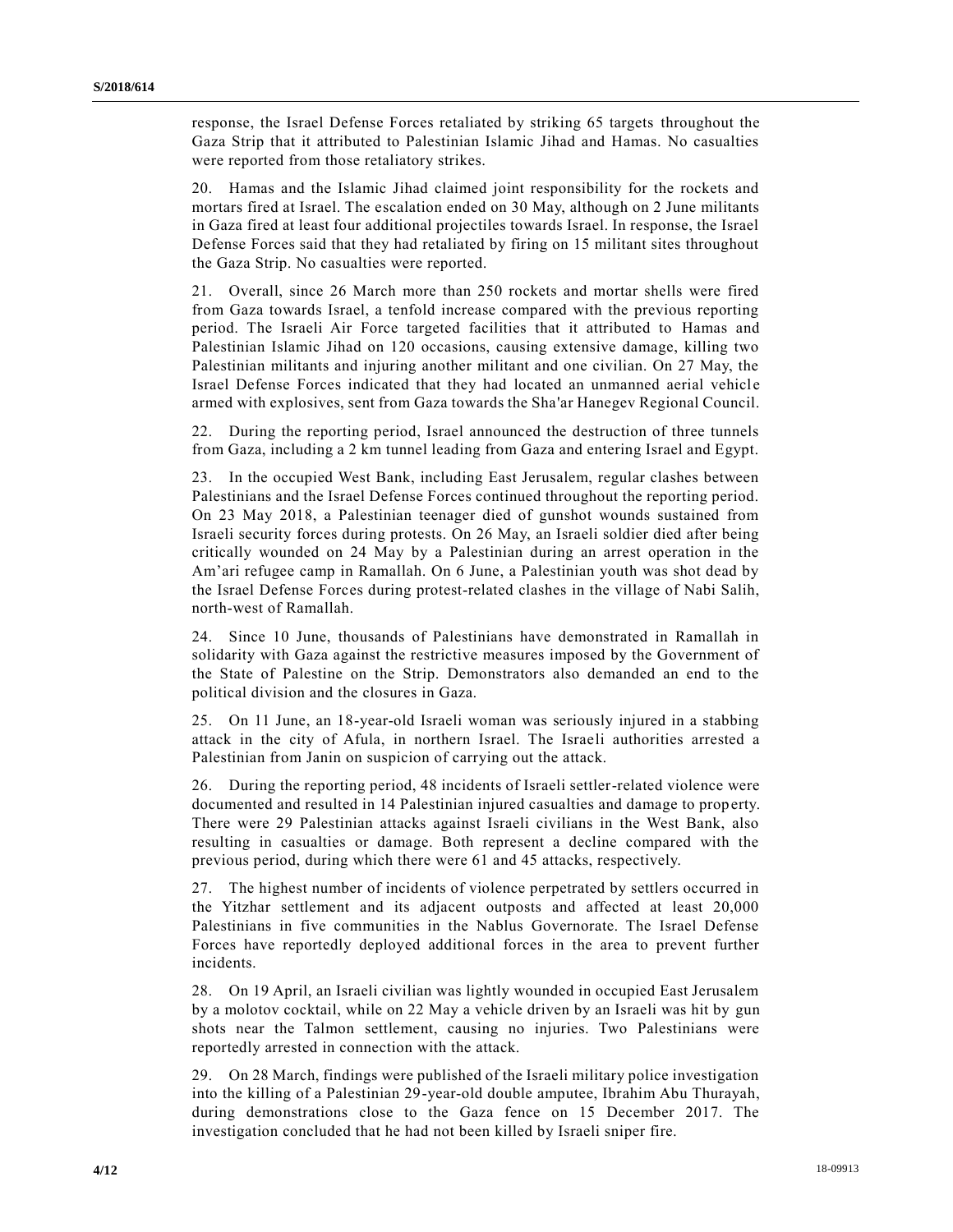30. On 25 April, the Jerusalem District Court sentenced an Israeli border police officer, Ben Deri, to nine months' imprisonment after he pleaded guilty for causing death by negligence. According to the Court, Deri shot and killed a 17-year-old Palestinian, Nadeem Nuwara, on 15 May 2014, during the Nakbah demonstrations in Ramallah.

31. On 8 May, an Israeli soldier, Sergeant Elor Azaria, was released after serving two thirds of his sentence (9 months in prison). He had been convicted in February 2017 of manslaughter for shooting and killing an incapacitated Palestinian after the latter had reportedly stabbed an Israeli soldier in Hebron in March 2016. Sergeant Azaria's initial sentence of 18 months had been reduced to 14 months in September 2017.

32. On 29 March, for the first time, an Israeli court convicted an Israeli national of membership in a terrorist organization for participating in a "price tag" attack against Palestinians. In the first four months of 2018, 23 Israelis suspected of involvement in "price tag" attacks, many of them minors, were reportedly indicted and 13 were issued administrative orders, limiting their access to the West Bank.

33. On 1 May, indictments were filed with the Jerusalem District Court against three Palestinians from East Jerusalem for allegedly conspiring to carry out shooting attacks in the West Bank under the guidance and sponsorship of Hamas. On 27 May, additional indictments were filed by the Israeli prosecution authorities against suspected members of a cell for allegedly planning attacks against high-level targets, including the Prime Minister of Israel, Benjamin Netanyahu, and diplomatic missions in Jerusalem.

#### **IV. Incitement, provocation and inflammatory rhetoric**

34. In its resolution [2334 \(2016\),](https://undocs.org/S/RES/2334(2016)) the Security Council called upon both parties to act on the basis of international law, including international humanitarian law, and their previous agreements and obligations, to observe calm and restraint and to refrain from provocative actions, incitement and inflammatory rhetoric and called for compliance with obligations under international law for the strengthening of ongoing efforts to combat terrorism and to clearly condemn all acts of terrorism. Provocation, incitement and inflammatory rhetoric continued during the reporting period.

35. On 30 April, during his opening speech at the Palestinian National Council, the President of the State of Palestine, Mahmoud Abbas, made statements that included the unacceptable suggestion that the social behaviour of Jews was the cause of the Holocaust and said that Israel was "an imperialist project". Those statements were widely condemned by the international community, and Mr. Abbas subsequently apologized, emphasizing that the Holocaust was "the most heinous crime in history". A senior Palestinian religious leader and adviser to the President also made statements calling any Jewish connection to Jerusalem an "imperialist myth".

36. At the height of the Gaza protests, a senior Hamas official called upon protest ers to "take down the border and tear out their [i.e. Israelis'] hearts", one of several public calls by Hamas leaders inciting protesters to violence, including on social media. As in previous reporting periods, Fatah's official social media pages continued to glorify the perpetrators of past terrorist attacks. According to media reports, during one of the protests, another Hamas official delivered a speech calling upon protesters to welcome "martyrdom" before thousands of them streamed towards the perimeter fence.

37. Israeli officials also made provocative and inflammatory statements. In a radio interview, a senior Israeli minister asserted that, in Gaza, "everyone is affiliated with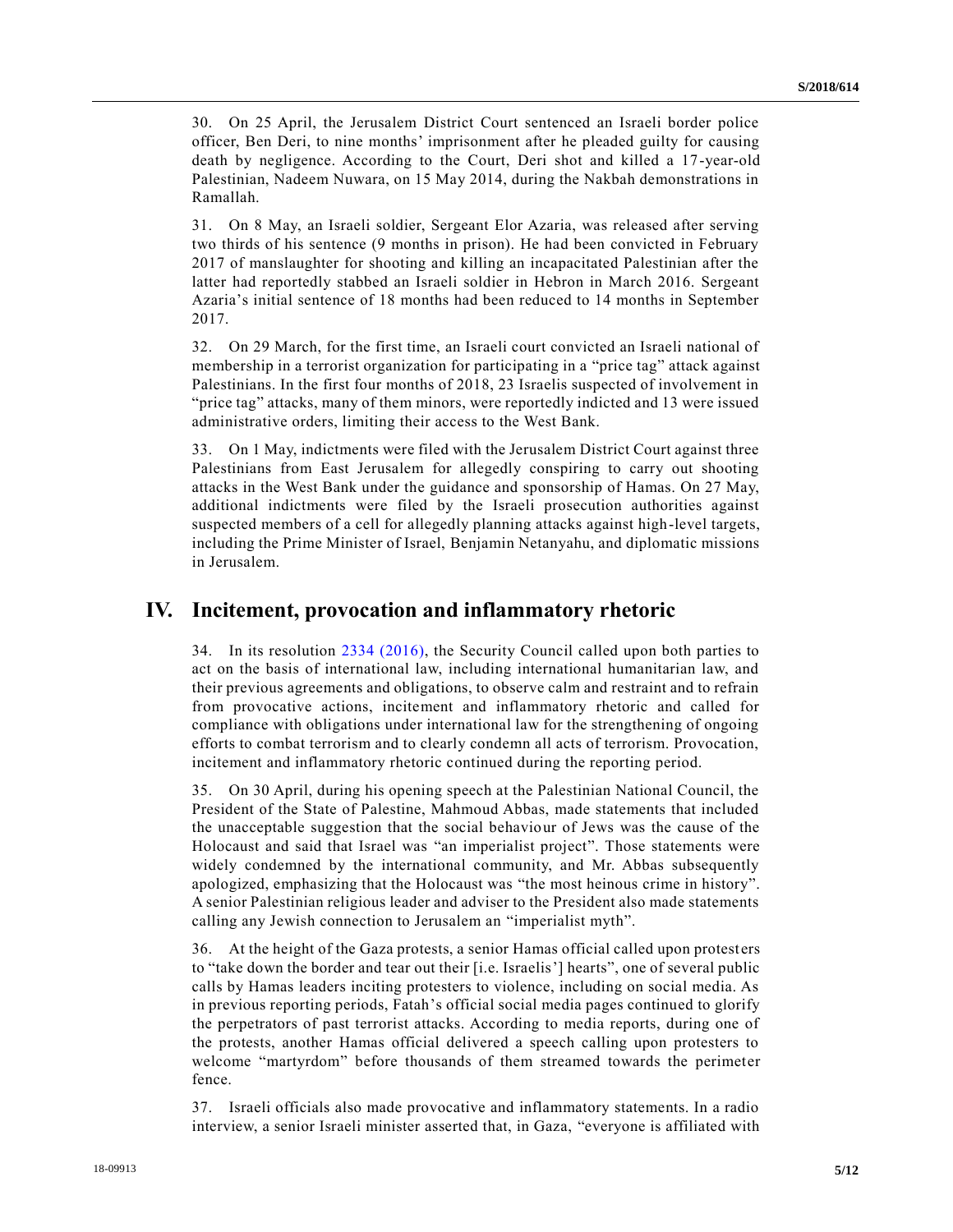Hamas", justifying the use of live fire against demonstrators. Separately, an Israeli Member of the Knesset tweeted that a Palestinian teenager, Ahed Tamimi, currently sentenced for slapping Israeli soldiers, should have "gotten a bullet, at least in the kneecap". Senior Israeli politicians also continued to call for the annexation of the settlements, denying that the Palestinian territories were occupied, and for open rejection of the Palestinian right to statehood.

#### **V. Affirmative steps to reverse negative trends**

38. Resolution [2334 \(2016\)](https://undocs.org/S/RES/2334(2016)) reiterated the calls by the Middle East Quartet for affirmative steps to be taken immediately to reverse the negative trends on the ground that are imperilling the two-State solution. The period witnessed both positive and negative actions by the parties in this regard.

39. Significant progress was made towards finalizing a power purchase agreement, which would enable the Palestinian Authority to exercise operational and commercial responsibility over electricity connection points in the West Bank. Outstanding issues to be resolved include bank guarantees and Israeli access to clearance revenues in the event of a default on payments.

40. On 7 June, Israel reinstated the 24-hour operations of the King Hussein (Allenby) Bridge crossing between Jordan and the West Bank during weekdays. That arrangement will be in place until 13 September.

41. Progress continued on the reconstruction in Gaza of houses completely destroyed during the conflict in 2014, with work on more than 400 houses comple ted during the reporting period. Nearly 13,500 of the 17,800 houses completely destroyed have been rebuilt. The temporary Gaza Reconstruction Mechanism continues to play an important role in the reconstruction, as well as in new construction work in Gaza. However, despite a significant improvement since the beginning of the year in Israeli approvals for materials to enter Gaza, there has not been a significant increase in imports, and the number of new submissions under the Mechanism has also declined. This is due largely to the drop in purchasing power and international assistance for reconstruction.

42. The Rafah crossing with Egypt was open for six days, from 12 to 17 May, for the crossing of humanitarian cases and pre-registered Palestinians in Gaza, including students and those with dual nationalities and residences. On 17 May, Egypt announced that the opening would be extended throughout the holy month of Ramadan and that entry would also be possible for people injured during the Great Return March. This was the longest uninterrupted opening of the Rafah crossing since October 2014. Since 26 March, more than 14,000 Palestinians have crossed into Egypt, while more than 3,300 have crossed into Gaza. The adjacent Hamas-controlled Salah al-Din Gate was open for 26 days during the reporting period, with more than 1,100 trucks entering Gaza, loaded mainly with food commodities, construction materials and fuel.

43. On 30 April, the Palestinian National Council convened in Ramallah for the first time in 22 years, re-electing Mr. Abbas as Chair. The Popular Front for the Liberation of Palestine and Hamas boycotted the meeting. The final statement of the Palestinian National Council reiterated the commitment to a peaceful solution based on long standing parameters and United Nations resolutions. The same statement stressed the need to implement the decision of the Central Council, made at its past two sessions, to stop all forms of security coordination and to be free from the economic dependency ties established by the Paris Protocol on Economic Relations, including the economic boycott of occupation products, in support of the independence of the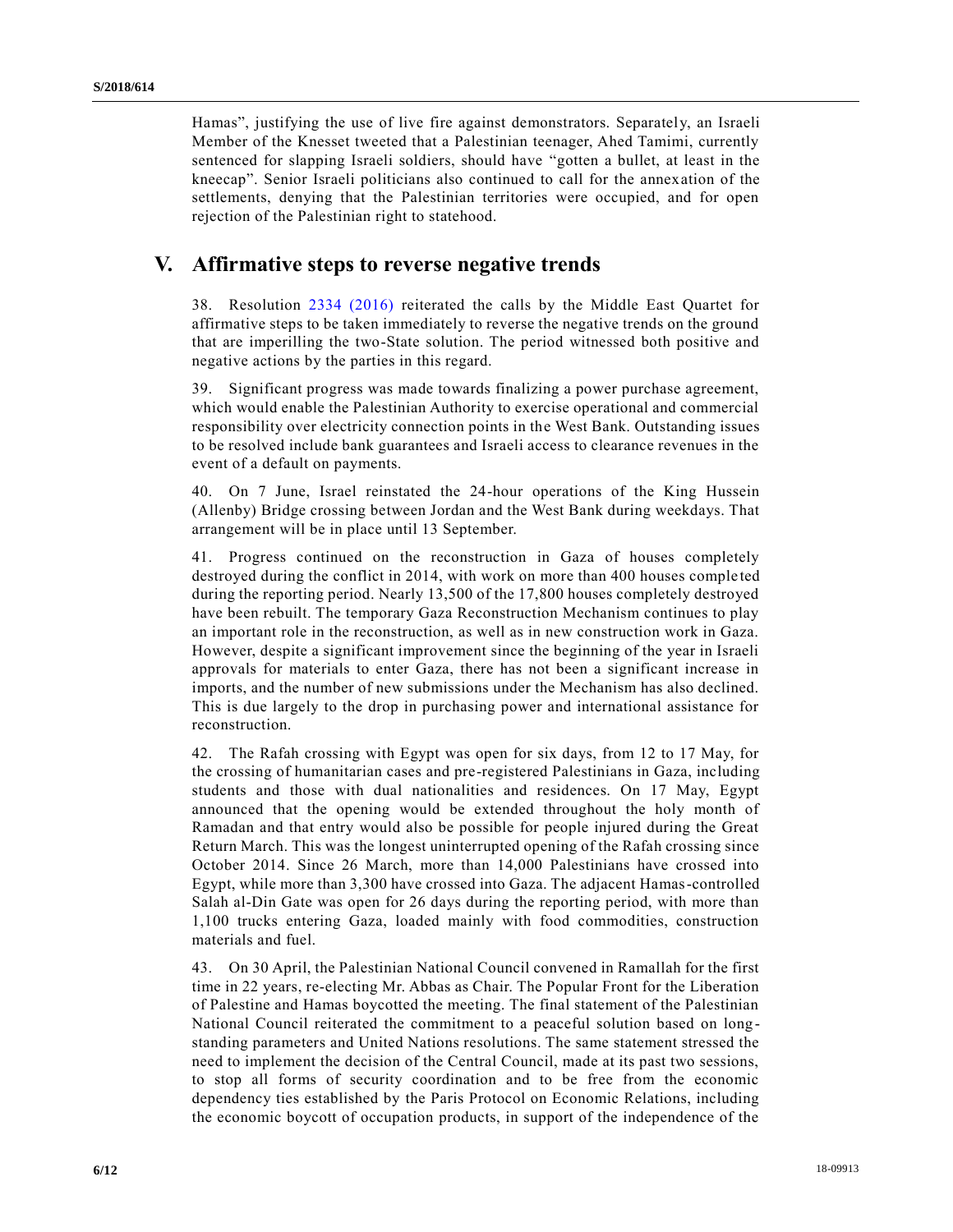national economy and its growth. It also mandated the Executive Committee to suspend the recognition of Israel until Israel recognizes the State of Palestine on the basis of the borders of 4 June 1967 and repeals the decision to annex East Jerusalem and stop the settlements. It also endorsed a set of political moves to join various international treaties and to seek international protection for the Palestinian people.

44. The process of returning the Gaza Strip to Palestinian government control came to a halt after the convoy of the Prime Minister, Rami Hamdallah, was targeted in Gaza by a roadside bomb on 13 March, as no senior Palestinian government official has since travelled to Gaza. Egypt continued its efforts to revive the process, holding talks with senior Hamas and Fatah officials.

45. The Government of the State of Palestine has maintained its restrictive measures against Gaza since April 2017, including cuts of up to 50 per cent in the salaries of tens of thousands of public sector employees in Gaza. Most recently, the Government failed to pay these reduced salaries for the month of March and applied salary cuts of approximately 50 per cent when it paid April salaries on 3 May and May salaries on 4 June.

46. The health sector of Gaza has struggled to deal with the mass influx of casualties and injuries related to the recent protests, with essential health services already on the edge of collapse after 10 years of Israeli closures, Hamas control and Palestinian Authority measures to reduce electricity payments for Gaza. Medical supplies are significantly depleted, and access to health care for non-trauma patients is being compromised. Foreign medical teams have been urgently requested to provide specialized vascular, orthopaedic and reconstructive care. Some 49 per cent of essential medicines, including 74 per cent of cancer drugs, and 29 per cent of medical disposables are at zero stock level as a result of funding shortages.

47. Power cuts in Gaza continued to reach up to 22 hours per day, severely undermining the provision of essential services. At current consumption rates, donor funds are available for the United Nations to distribute emergency fuel to power critical water, sanitation and health facilities only until early August. On 12 April, the Gaza power plant ceased production, owing reportedly to a lack of funds to purchase fuel, with a brief resumption from 30 May to 5 June. Following the closure of the power plant, the only reliable source of electricity in Gaza came from Israel, as the supply from Egypt continued to be inoperable. Such limited supply meets less than one quarter of the demand and has resulted in an average of four hours of electricity per day. Water is piped to households for a few hours only every four to five days.

48. On 4, 11 and 14 May, Palestinian protesters burned and looted equipment and installations on the Palestinian side of the Kerem Shalom crossing. Nevertheless, coordination between Israel and the Palestinian Authority enabled a speedy resumption of essential imports, including medical supplies, fuel and other food and non-food items, as well as agricultural exports. Despite substantial damage caused on 11 May, the volume of truck traffic through the crossing had reached almost normal levels within five days. However, the specialized transfer equipment, including pumps and conveyor belts, was rendered unusable. The United Nations continues to work with the parties to ensure urgent, safe and reliable solutions for all critical supplies, particularly cooking gas and fuel for the private sector.

49. The United Nations Relief and Works Agency for Palestine Refugees in the Near East (UNRWA) is facing an unprecedented \$250 million shortfall. The Agency and its stakeholders are making every effort to ensure that 526,000 Palestine refugee students will be able to attend the following school year without interruption. On 15 March, the Ministers for Foreign Affairs of Egypt, Jordan and Sweden co-chaired an extraordinary ministerial conference, attended by some 90 Member States, to provide sufficient, predictable and sustained funding to UNRWA by building new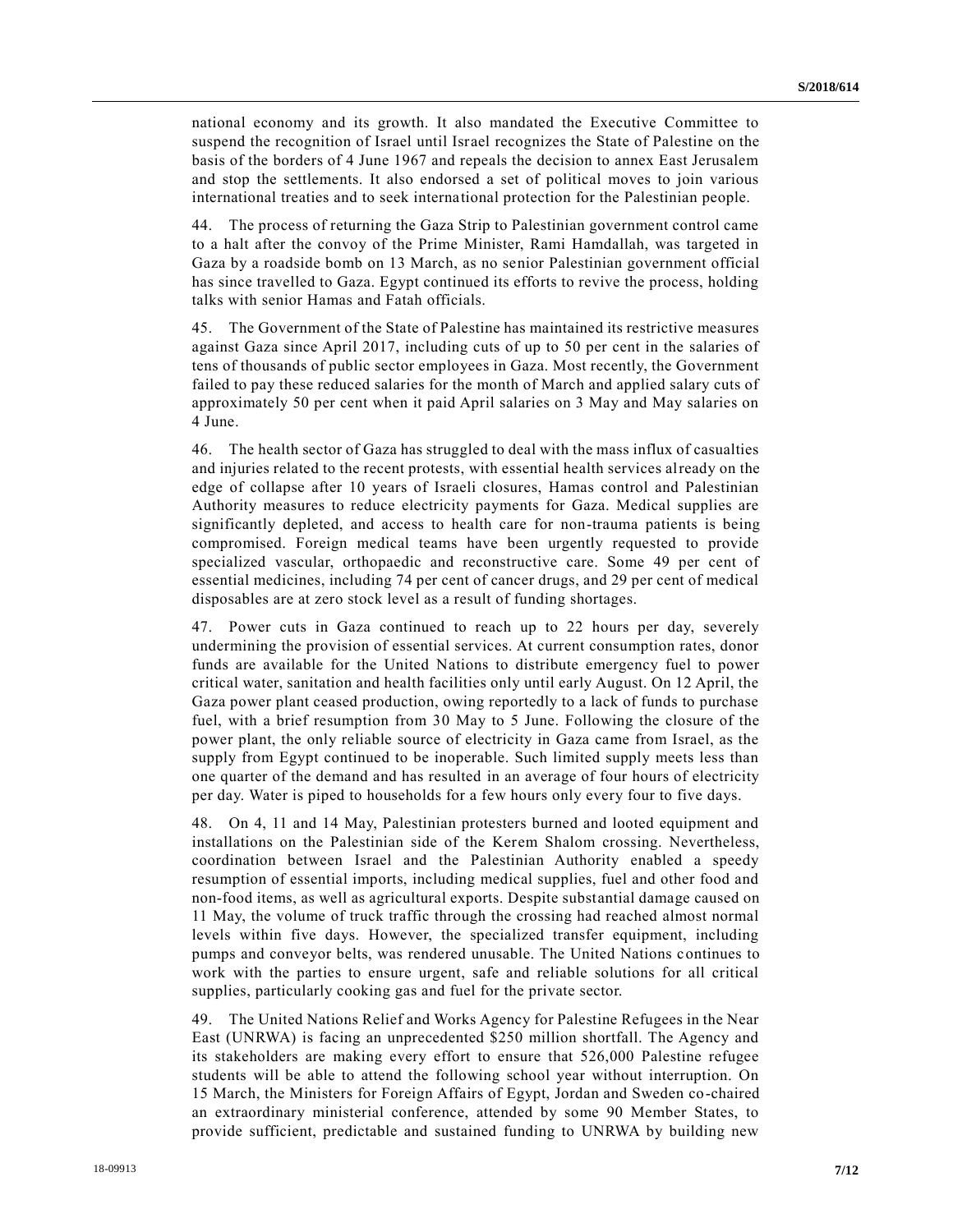funding alliances, reaffirming support for the UNRWA mandate and overcoming the Agency's unprecedented shortfall of \$446 million. Some \$100 million was pledged at the conference. In April, over \$100 million was pledged by other partners, notably the Gulf States. Despite these crucial contributions, the shortfall remains at \$250 million.

## **VI. Efforts by the parties and the international community to advance the peace process and other relevant developments**

50. In its resolution [2334 \(2016\),](https://undocs.org/S/RES/2334(2016)) the Security Council called upon all States to distinguish, in their relevant dealings, between the territory of the State of Israel and the territories occupied since 1967. During the reporting period, there were no developments related to States' doing so.

51. In the same resolution, the Council called upon all parties to continue to exert collective efforts to launch credible negotiations, including through the acceleration of international and regional diplomatic efforts and support aimed at achieving, without delay, a comprehensive, just and lasting peace in the Middle East. No progress was achieved during the reporting period.

52. On 15 May, the State of Palestine submitted a request for membership in the United Nations Conference on Trade and Development. On 17 May, it deposited instruments of accession to the Constitution of the United Nations Industrial Development Organization, which entered into force for the State on the same day, and to the Convention on the Prohibition of the Development, Production, Stockpiling and Use of Chemical Weapons and on Their Destruction, which was to enter into force for the State on 16 June. On 6 June, Palestine deposited instruments of accession to seven international conventions and treaties, including the Second Optional Protocol to the International Covenant on Civil and Political Rights, aiming at the abolition of the death penalty.

53. Following its recognition on 6 December 2017 of Jerusalem as the capital of Israel, the United States of America opened its embassy to Israel in Jerusalem on 14 May. That move, which was followed on 16 and 21 May by similar actions by Guatemala and Paraguay, respectively, was objected to by several other States.

54. On 17 May, the Council of the League of Arab States held an extraordinary ministerial meeting in Cairo on confronting the United States decision to move its embassy to the occupied city of Jerusalem, the development of the situation and condemnation of the crimes committed by the Israeli occupation in Palestine. Its member States adopted a resolution in which, inter alia, they condemned and rejected the recognition of Jerusalem by the United States as the capital of Israel and the relocation of its embassy.

55. At its seventh Extraordinary Islamic Summit Conference, held on 18 May, the Organization of Islamic Cooperation (OIC) called for the provision of international protection for the Palestinian people, including through the dispatch of an international protection force, as well as for the establishment by the OIC General Secretariat of an international independent mechanism for alleged crimes committed by the Israel Defense Forces against the Palestinian people. The OIC Summit also underscored its rejection of the United States proclamation of Jerusalem as the capital of Israel and the relocation of the Embassy of the United States.

56. A number of other States expressed their condemnation of the deaths in Gaza.

57. On 1 June, the Security Council voted on but did not adopt two draft resolutions related to the high number of casualties during the protests on 14 May and to the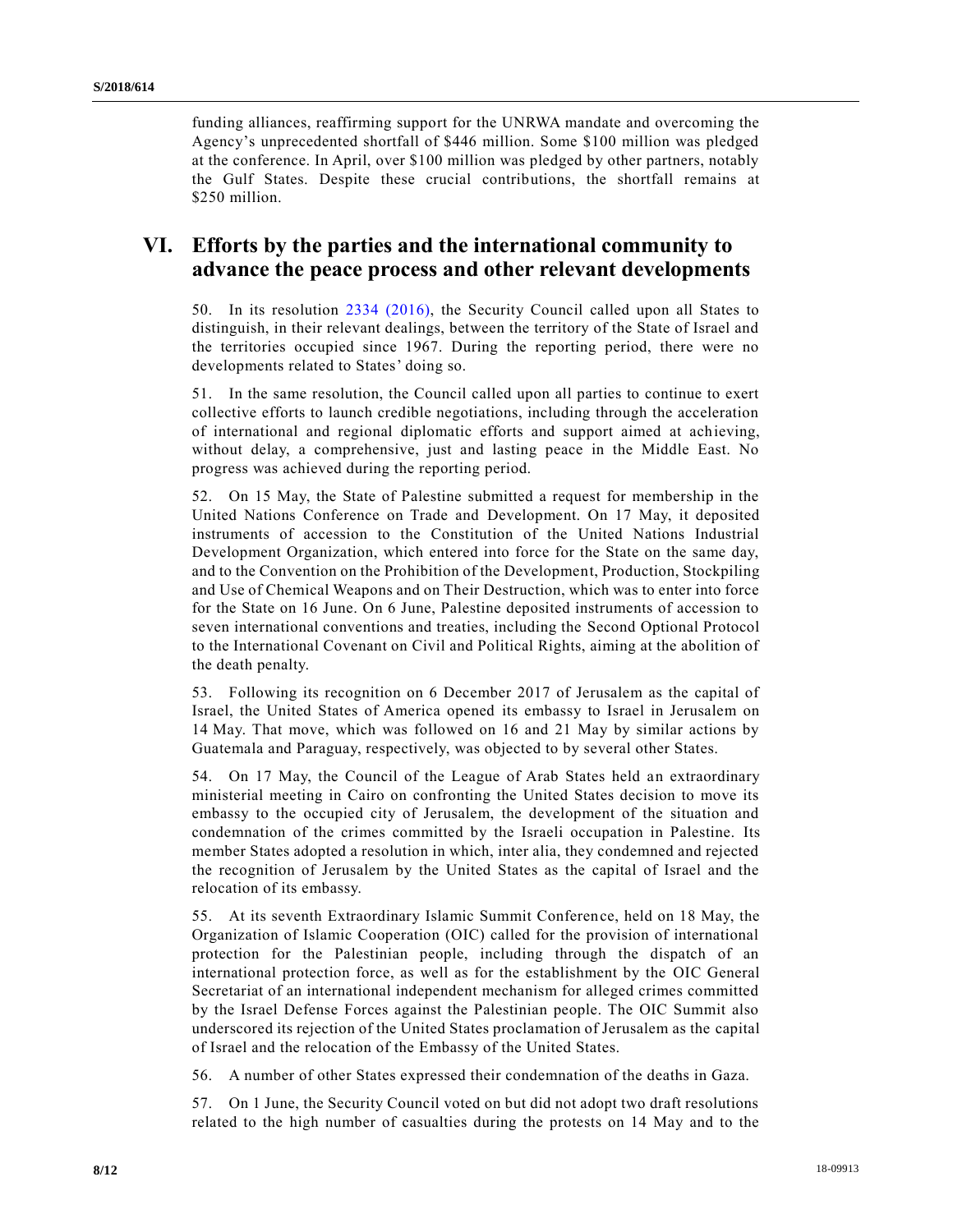rockets and mortar rounds launched from Gaza towards Israel on 29 and 30 May. On 13 June, the resolution that had been proposed to the Council by Kuwait, on the protection of the Palestinian civilian population, was presented to the General Assembly for a vote and adopted.

58. On 15 May, during the meeting of the Security Council on the situation in Gaza, several Member States requested the Secretariat to bring forward proposals to address the situation in Gaza, in line with the commitment to advancing urgent infrastructure and economic development projects, improving access and movement in Gaza and supporting the Egyptian-led reconciliation process. In this regard, my Special Coordinator for the Middle East Peace Process outlined, in his briefing to the Council on 23 May, a proposal prioritizing projects identified and agreed over the past two years by the Ad Hoc Liaison Committee for the Coordination of the International Assistance to Palestinians, focusing primarily on improving water, energy and health infrastructure, as well as income-generating activities; enhancing United Nations project management capacity in Gaza to accelerate the implementation of the prioritized projects; and strengthening coordination with the Governments of Egypt, Israel and the State of Palestine. In the weeks since, he has continued to engage with all sides to advance those proposals.

59. On 18 May, the Human Rights Council adopted resolution S-28/1, in which it decided to urgently dispatch an independent, international commission of inquiry, to be appointed by the President of the Human Rights Council, to investigate all alleged violations and abuses of international humanitarian law and international human rights law in the Occupied Palestinian Territory, including East Jerusalem, particularly in the occupied Gaza Strip, in the context of the military assaults on the large-scale civilian protests that began on 30 March.

60. On 22 May, pursuant to articles 13 (a) and 14 of the Rome Statute of the International Criminal Court, the State of Palestine requested the Prosecutor to investigate, in accordance with the temporal jurisdiction of the Court, past, ongoing and future crimes within the Court's jurisdiction, committed in all parts of the territory of the State of Palestine. Following the referral, also on 22 May, the Prosecutor issued a statement in which she noted that, since 16 January 2015, the situation in Palestine had been subject to a preliminary examination in order to ascertain whether the criteria for opening an investigation had been met. That preliminary examination has seen important progress and will continue to follow its normal course, strictly guided by the requirements of the Rome Statute.

# **VII. Observations**

61. The settlement activities of Israel continue unabated and undermine the hopes and the practical prospects for establishing a viable Palestinian State. The decision on 30 May by Israel to advance, approve and tender some 3,500 housing units in the occupied West Bank, the largest single batch of advancements since June 2017, creates yet more obstacles to advancing a negotiated two-State solution. I reiterate that all settlement activity in the Occupied Palestinian Territory, including East Jerusalem, constitutes a flagrant violation under international law, as stated in resolution [2334 \(2016\),](https://undocs.org/S/RES/2334(2016)) and must cease immediately and completely.

62. The ruling of 24 May of the High Court of Justice to enable the demolition of almost all structures in Khan al-Ahmar — Abu al-Helu puts the community at imminent risk. I am also concerned that the decision represents a significant precedent and threat for other Bedouin herder communities across Area C of the occupied West Bank. I call upon the Government of Israel to cancel its plans to carry out the mass demolition and the transfer of the residents of Khan al-Ahmar — Abu al-Helu, and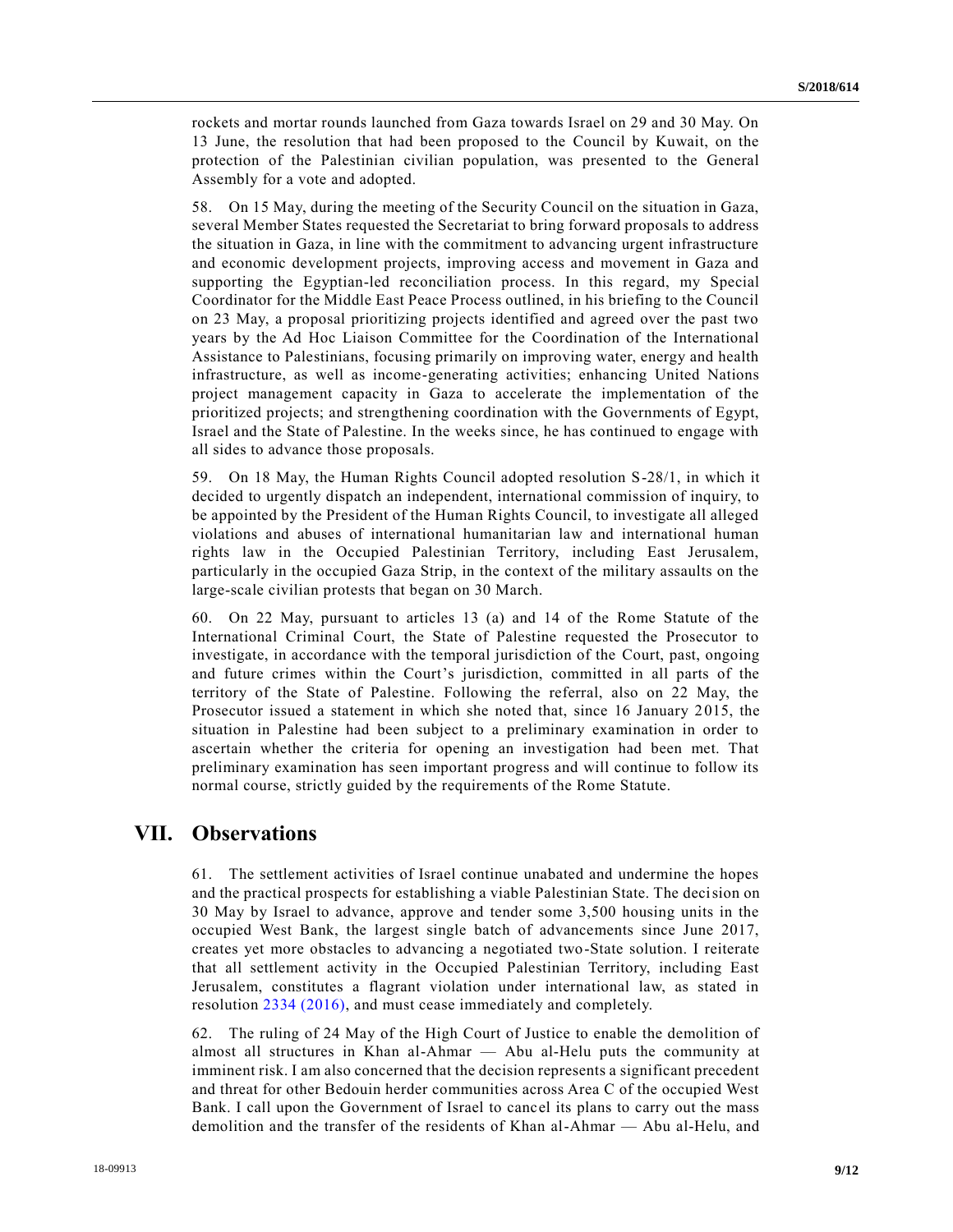remind all parties that such actions within an occupied territory may constitute a grave breach of international humanitarian law.

63. In Gaza, the reporting period witnessed the immense suffering of the people and the most serious escalation since the conflict between Hamas and Israel in 2014. It is and should be a warning to all as to how close to the brink of war the situation is. Only by changing the reality on the ground  $-$  by recognizing and addressing the plight of Palestinians in Gaza, by ensuring that all sides recommit to the 2014 ceasefire understandings and by supporting Egyptian-led efforts to restore control by the legitimate Government of the State of Palestine in Gaza — can the possibility of a viable, independent and fully representative Palestinian State be preserved and another disastrous, lethal conflict averted. I unequivocally condemn the steps by all parties that have led to this dangerous and fragile place.

64. I am shocked by the number of deaths and injuries of Palestinians resulting from the use of live fire by the Israel Defense Forces since protests began along the Gaza perimeter fence on 30 March. Israel has a responsibility to exercise maximum restraint in the use of live fire and to not use lethal force, except as a last resort against imminent threat of death or serious injury. It must protect its citizens, but it must do so with due respect of international humanitarian law. The killing of children, as well as of clearly identified journalists and medical staff, by security forces during a demonstration is particularly unacceptable. Journalists and medical staff must be allowed to perform their duties without fear of death or injury. Attacks on medical teams in Gaza not only risk the life and health of staff and patients but also undermine the overall capacity of the health system of Gaza. Noting that the Israel Defense Forces have established a team to examine recent events, I reiterate my calls for an independent and transparent investigation into these incidents.

65. The actions of Hamas and other militant groups put at risk not only the lives of Israelis and Palestinians but also the efforts to restore dignity and the prospects of a liveable future for Palestinians in Gaza. In the context of the Great March of Return, some have attempted to breach or place explosives at or near the fence, exploiting and undermining the legitimate right of individuals to protest non-violently. Rockets launched towards Israel on 29 and 30 May have brought us closer to all-out conflict than we have seen since 2014. All these actions are unacceptable and, in the case of the indiscriminate firing of rockets at civilian populations, may constitute a violation of international humanitarian law. Hamas and others must prevent the launch of rockets and breach of the fence, as escalation only costs more precious lives.

66. The incitement by the Hamas leadership of protesters in Gaza inflamed and encouraged a highly volatile situation that contributed to violent actions at the fence and risked serious escalation. On several occasions, Hamas leaders directly called upon protesters to breach the fence and seek martyrdom. Statements from senior Israeli government officials falsely asserting that all Palestinians there were affiliated with Hamas, and thus legitimate targets, signalled a permissive Israeli policy towards the use of live fire against protesters and contributed to the tragedy that the international community has witnessed over the past 11 weeks.

67. Provocative rhetoric by Palestinian and Israeli officials during the reporting period also continue to undermine trust between the parties and do not serve the interests of peace in the Middle East. Leaders have a responsibility to reduce, not augment, tensions, to build bridges, not create obstacles, and to confront conspiracy theories, not perpetuate them.

68. I note the decision by the Government of Israel to increase investment in occupied East Jerusalem. While gaps in infrastructure and service delivery in Palestinian neighbourhoods have long been a concern, some elements, as well as the accompanying political rhetoric, raise concerns, particularly among Palestinians in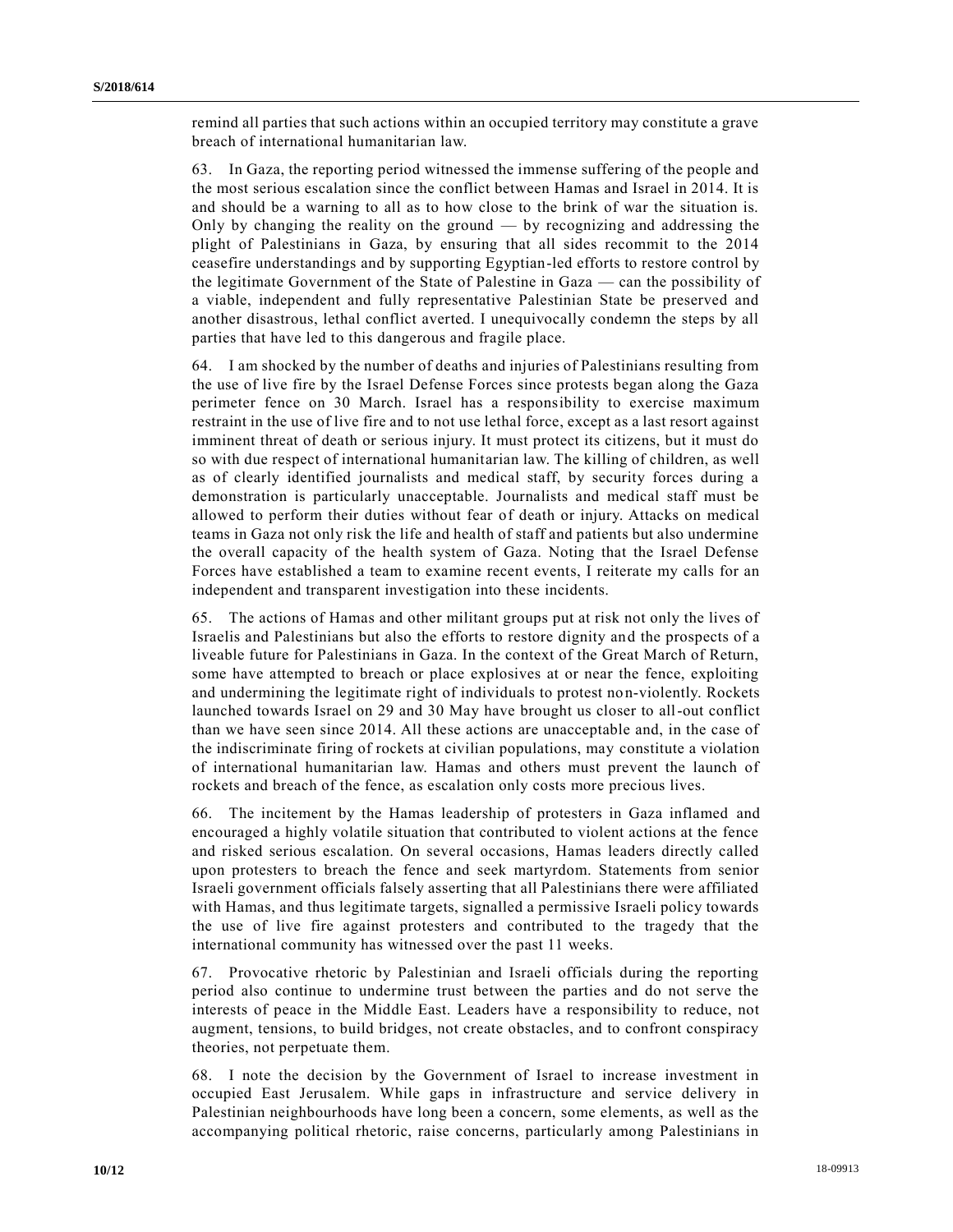East Jerusalem, that the planned steps could undermine their political, cultural and economic connections with the rest of the West Bank, threaten their properties and deepen control by Israel over Jerusalem. I reiterate that unilateral steps by any party seeking to alter the character or prejudge the final status of Jerusalem, which must be determined by the parties through negotiations on the basis of relevant United Nations resolutions, taking into account the legitimate concerns of both the Palestinian and the Israeli sides, are inconsistent with United Nations resolutions and are an obstacle to peace.

69. The convening of the Palestinian National Council for the first time in 22 years was a welcome development. However, I express concern at some aspects of its final statement, particularly the provision to stop all forms of security coordination and to be free from the economic dependency ties established by the Paris Protocol, including the economic boycott of occupation products, in support of the independence of the national economy and its growth, and to suspend the recognition of Israel until it recognizes the State of Palestine on the basis of the borders of 4 June 1967 and repeals the decision to annex East Jerusalem and stop the settlements. If taken, such steps could reverse progress attained through years of negotiations and efforts spent building Palestinian national institutions, while making a return to meaningful negotiations even more difficult.

70. I am deeply concerned by the economic collapse in Gaza. In addition to the impact of the restrictive closure regime, the non-payment of salaries by the Government of the State of Palestine to Palestinian employees in Gaza further compounds the situation, already marked by a severe liquidity crisis and an acute shortage of cash. This and other dangerous measures must be rolled back and no new ones imposed. Efforts to preserve the links and unite Gaza with the West Bank must continue, starting with the return of Gaza to the full control of the legitimate Government of the State of Palestine. The success of any initiative in Gaza is linked to a credible political horizon that unites all Palestinians.

71. I have continuously warned of the risks of the deteriorating humanitarian situation in Gaza. Today, the desperate situation is compounded by the potential suspension of key United Nations programmes, a lifeline for Palestinians in Gaza. The precarious financial situation of UNRWA is of particular concern, not only for approximately 1 million Palestine refugees in Gaza who receive food and other humanitarian assistance, but also for recipients of UNRWA services throughout the West Bank, Jordan, Lebanon and the Syrian Arab Republic. The substantial shortfall of \$250 million, if not urgently met, runs the serious risk of disrupting the Agency's services. The additional instability caused by such a development in a region already wracked by conflict can, and must, be prevented, if all act now to address the gap. I call upon all Member States to further support UNRWA, including on the occasion of the pledging conference to be held in New York on 25 June.

72. I welcome the cooperation between the Israeli and Palestinian authorities to ensure that the Kerem Shalom crossing, critical to humanitarian delivery, continues to function with minimal interruptions despite three rounds of damage caused by Palestinian protesters. Looking ahead, and taking into consideration its legitimate security concerns, I urge Israel to ease the movement of goods and people to and from Gaza. Only by a full lifting of the debilitating closures, in line with Security Council resolution [1860 \(2009\),](https://undocs.org/S/RES/1860(2009)) can we hope to sustainably resolve the humanitarian crisis and begin the important task of development. I also welcome the decision by Egypt to open the Rafah border crossing during the holy month of Ramadan, and hope for more regular movement through the crossing.

73. I remain greatly concerned by the state of our collective efforts to advance peace, and I urge key regional and international partners to re-engage and remain